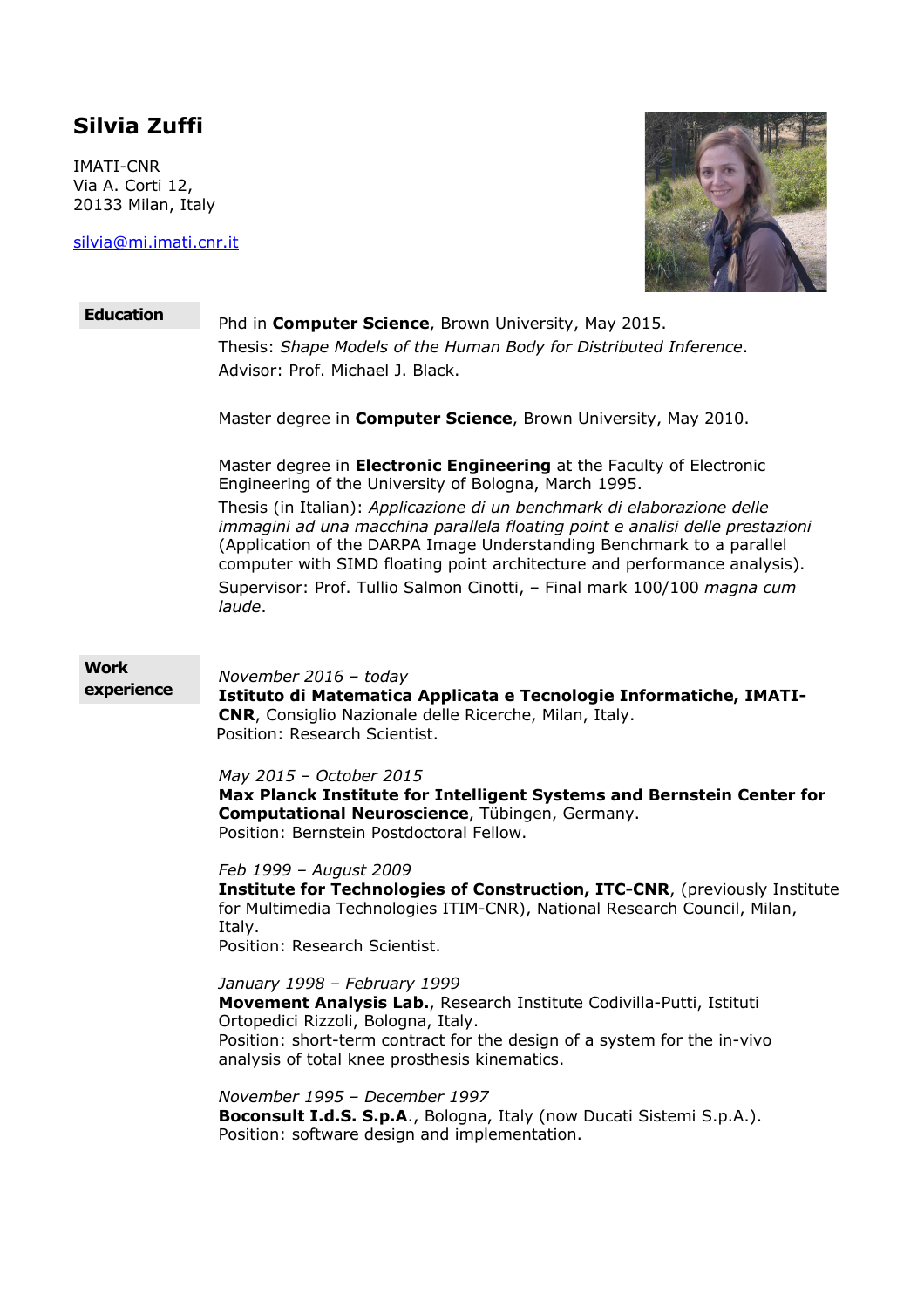*May 1995 – October 1995* **Bazis**, Leiden, The Netherlands. Position: EU fellowship for the design and implementation of the Web portal for the EU project CAMIREMA (Case Mix And Resource Management).

**Fellowships** 2010: EU-7FP Marie Curie IOF, grant agreement 235633 BoCap "Bone motion Capture from video sequences", *declined*.

1995: EU COMET fellowship, May 1995, for 6 months.

## **Publications International Conferences**

S. Zuffi, A. Kanazawa, T. Berger-Wolf, M. J. Black, "3D Safari: Learning to Estimate Zebra Pose, Shape, and Texture from Images In-the-Wild", *IEEE International Conference on Computer Vision (ICCV)*, IEEE, Seoul, South Korea, November 2019.

S. Zuffi, A. Kanazawa, M. J. Black, "Lions and Tigers and Bears: Capturing Non-Rigid, 3D, Articulated Shape from Images", *IEEE Conf. on Computer Vision and Pattern Recognition, (CVPR)*, IEEE, Salt Lake City, UT, June 2018.

S. Zuffi, A. Kanazawa, D. Jacobs, M. J. Black, "3D menagerie: Modeling the 3D shape and pose of animals", *IEEE Conf. on Computer Vision and Pattern Recognition, (CVPR)*, IEEE, Honolulu, HI, July 2017.

S. Streuber, M. Quiros-Ramirez, M. Hill, C. Hahn, S. Zuffi, A. O'Toole, M. J. Black, Body Talk: Crowdshaping Realistic 3D Avatars with Words, *ACM Trans. Graph.* 35(4):54:1-54:14, July 2016.

S. Zuffi, M.J. Black, "The Stitched Puppet: a Graphical Model of 3D Human Shape and Pose", *IEEE Conf. on Computer Vision and Pattern Recognition (CVPR)*, IEEE, Boston, MA, June 2015.

J. Pacheco, S. Zuffi, M. J. Black, and E. Sudderth, "Preserving Modes and Messages via Diverse Particle Selection", *Proceedings of International Conference on Machine Learning (ICML)*, Beijing, China, June 2014.

S. Zuffi, J. Romero, C. Schmid, M. J. Black, Estimating Human Pose with Flowing Puppets", *IEEE International Conference on Computer Vision (ICCV)*, pages 3312-3319, Sydney, Australia, December 2013.

H. Jhuang, J. Gall, S. Zuffi, C. Schmid, and M. J. Black, "Towards understanding action recognition", *IEEE International Conference on Computer Vision (ICCV)*, IEEE, pages 3192-3199, Sydney, Australia, December 2013.

S. Zuffi, O. Freifeld, M.J. Black, "From Pictorial Structures to Deformable Structures", *IEEE Conf. on Computer Vision and Pattern Recognition (CVPR)*, IEEE, pages 3546-3553, Providence, RI, June 2012.

O. Freifeld, A. Weiss, S. Zuffi, M.J. Black, "Contour People: A Parameterized Model of 2D Articulated Human Shape", *IEEE Conf. on Computer Vision and Pattern Recognition, (CVPR)*, IEEE, pages 639-646, San Francisco, CA, June 2010.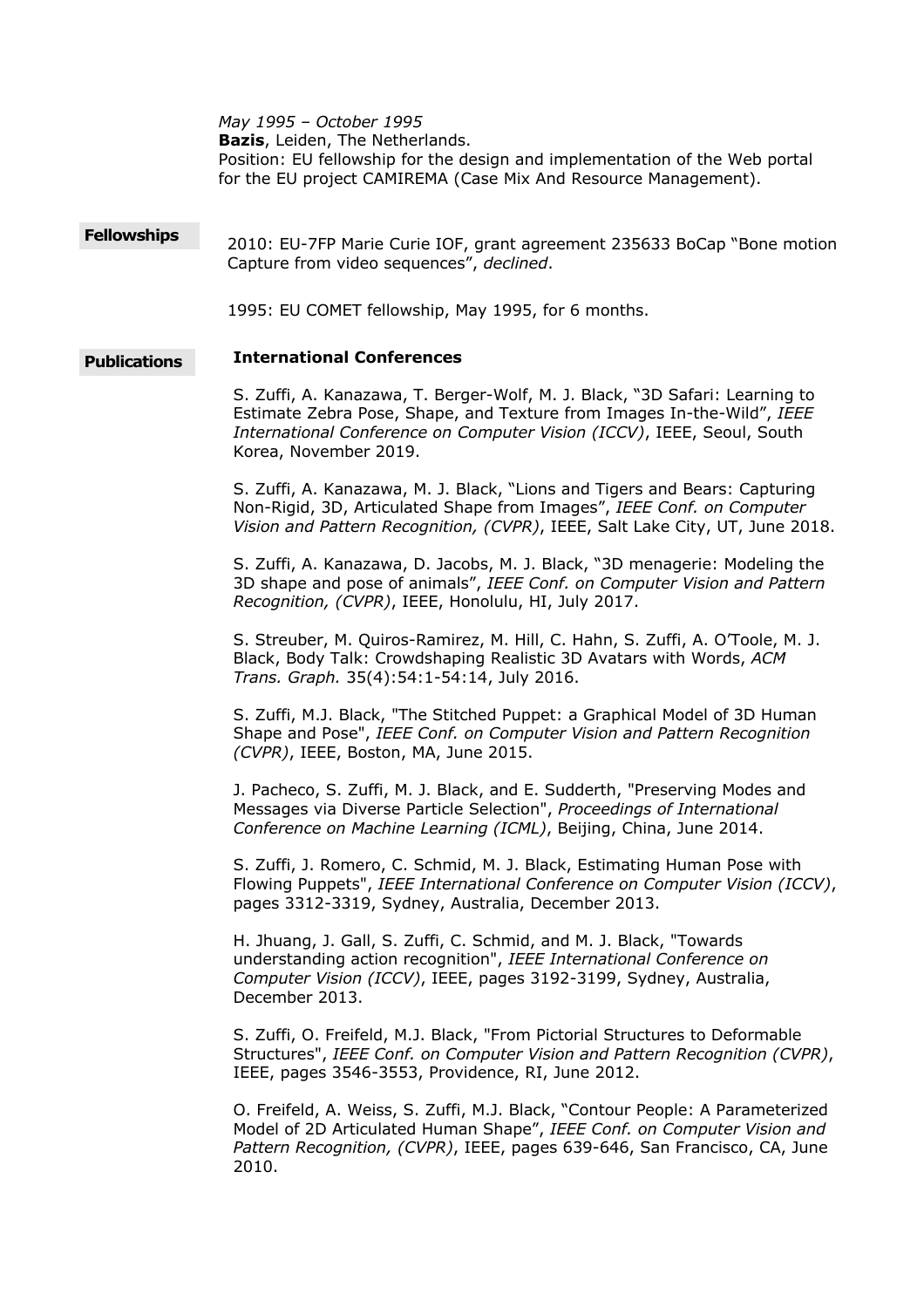S. Zuffi, C. Brambilla, R. Eschbach, A. Rizzi, "A study on the equivalence of controlled and uncontrolled visual experiments", Proc. SPIE vol. 7241, Color Imaging XIV: Displaying, Processing, Hardcopy, and Applications, Electronic Imaging Conference, pp. 724102.1-724102.11, San Jose, CA, January 2009.

S. Zuffi, C. Brambilla, R. Eschbach, A. Rizzi, "Controlled and Uncontrolled Viewing Conditions in the Evaluation of Prints", Proc. SPIE vol. 6807, Color Imaging XIII: Processing, Hardcopy and Applications, Electronic Imaging Conference, pp. 680714-680714-7, San Jose, CA, January 2008.

S. Zuffi, E. Beltrame, P. Scala, "Visual Experiments on the Web: Design of a Web-based Visual Experiment Management System", Proc. SPIE vol. 6808, Image Quality and System Performance V, Electronic Imaging Conference, pp. 68080O.1-68080O.7, San Jose, CA, January 2008.

C. Madden, M. Piccardi, S. Zuffi, "Comparison of Techniques for Mitigating the Effects of Illumination Variations on the Appearance of Human Targets", 3<sup>rd</sup> International Symposium on Visual Computing (ISVC07), Lake Tahoe, CA, November 2007.

S. Zuffi, C. Brambilla, G. Beretta, P. Scala, "Human Computer Interaction: Legibility and Contrast", Proc. 14th IEEE International Conference on Image Analysis and Processing (ICIAP), pp. 241-246, Modena, Italy, September 2007.

S. Zuffi, P. Scala, C. Brambilla, G. Beretta, "Web based vs. Controlled Environment Psychophysics Experiments", Proc. SPIE vol. 6494, Image Quality and System Performance IV, Electronic Imaging Conference, pp. 649407.1-649407.8, San Jose, CA, January 2007.

S. Zuffi, G. Beretta, C. Brambilla, "A Color Selection Tool for the Readability of Textual Information on Web pages ", Proc. IS&T/SPIE, Internet Imaging VII, Electronic Imaging Conference, Vol. 6061, paper n. 606108, pp. 606108.1-606108.9, San Jose, CA, January 2006.

S. Zuffi, I. Gagliardi, "A color interface for audio clustering visualization", Internet Imaging, Proceedings of SPIE, San Jose, CA, January 2006.

S. Zuffi, S. Santini, R. Schettini, "Correcting for non feasible values in reflectance function estimation using linear models", AIC 2005, Granada, Spain, May 2005.

C. Cusano, R. Schettini, S. Zuffi, "3D Color Printer Explorer", AIC 2005, Granada, Spain, May 2005.

S. Zuffi, R. Schettini, "Using Recovered Reflectance to Predict Color", *Color Imaging X: Processing, Hardcopy, and Applications*, Proceedings of SPIE (R. Eschbach, G.G. Marcu eds.), San Jose, California, January 2005.

S. Zuffi, "Colorimetric and spectral-based printing: a simple comparison", *Color Imaging X: Processing, Hardcopy, and Applications*, Proceedings of SPIE (R. Eschbach, G.G. Marcu eds.), San Jose, California, January 2005.

S. Zuffi, R. Schettini, "Modeling Dot Gain and Inks Interaction", The 12<sup>th</sup> Color Imaging Conference, Scottsdale, Arizona, November 2004.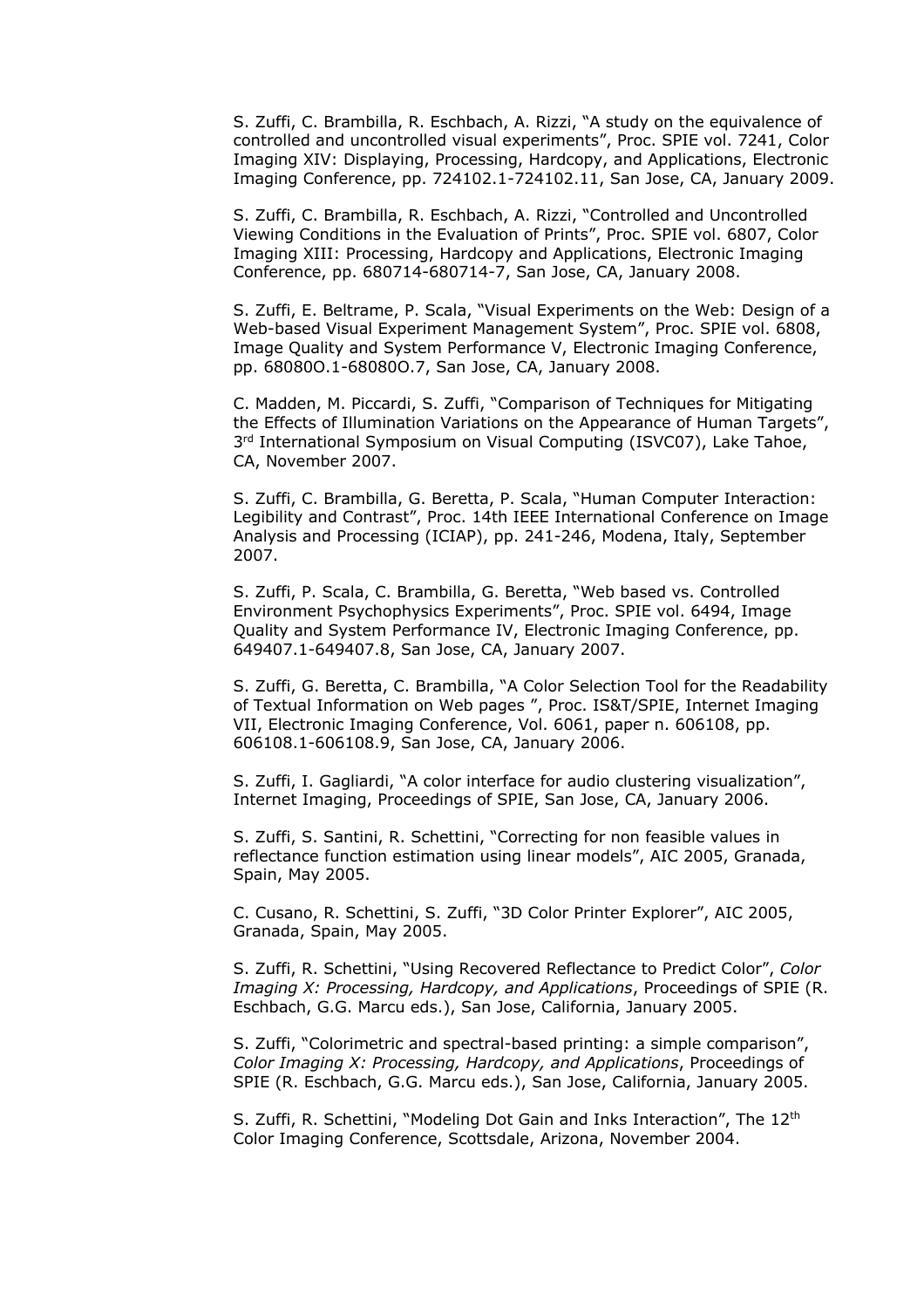S. Zuffi, R. Schettini, "Reflectance functions estimation from tri-stimulus values", *Color Imaging IX: Processing, Hardcopy, and Applications*, Proceedings of SPIE Vol. 5293 (R. Eschbach, G.G. Marcu eds.), pp. 222-231, San Josè, CA, January 2004.

R. Schettini, D. Bianucci, G. Mauri, S. Zuffi**,** "An empirical approach for spectral color printers characterization", CGIV 2004: IS&T's Second European Conference on Color in Graphics, Imaging and Vision, Aachen, Germany, April 2004.

S. Zuffi, R. Schettini, G. Mauri, "Spectral-Based Characterization of Inkjet Printers by Neural and Genetic Algorithms", *IS&T PICS 2003: The Conference on Image Processing, Image Quality, Image Capture, Systems*, pp. 479-484, Rochester, New York, May 2003.

S. Zuffi, R. Schettini, G. Mauri, "Using genetic algorithms for spectral-based printer characterization", *Color Imaging VIII: Processing, Hardcopy, and Applications*, Proceedings of SPIE Vol. 5008 (R. Eschbach, G.G. Marcu eds.), pp. 268-275, Santa Clara, CA, January 2003.

S. Zuffi, R. Schettini, "Spectral-Based Printer Characterization", *IS&T CGIV 2002: The First European Conference on Color, Graphics, and Vision*, Poitiers, France, April 2002.

S. Zuffi, R. Schettini, "Innovative method for spectral-based printer characterization", *Color Imaging: Device-Independent Color, Color Hardcopy, and Applications VII,* Proceedings of SPIE Vol. 4663 (R. Eschbach, G.G. Marcu eds.), pp.1-7, San Jose, CA, January 2002.

G. Ciocca, D. Marini, A. Rizzi, R. Schettini, S. Zuffi, "Image retrieval of uncalibrated images", *Proceedings of IEEE Conference on Content-Based Multimedia Indexing*, pp.199-206, Brescia, Italy, September 2001.

G. Ciocca, I. Gagliardi, R. Schettini, S. Zuffi, "Interective search in WEB catalogues", *IEEE International Conference on Enterprise Information Systems*, pp. 249-254, Setúbal, Portugal, July 2001.

P. Campadelli, R. Schettini, S. Zuffi, "A system for the automatic selection of conspicuous color sets for qualitative data display and visual interface design", *Color Imaging: Device-Independent Color, Color Hardcopy, and Graphics arts VI*, Proceedings of SPIE Vol. 4300 (R. Eschbach, G.G. Marcu eds.), pp. 273-277, San Jose, CA, January 2001.

A.Rizzi, G. Ciocca, D. Marini, R. Schettini, S. Zuffi, "On pre-filtering with Retinex in color image retrieval", *Internet Imaging II*, Proceedings of SPIE Vol. 4311 (G.B. Beretta, R. Schettini eds.), pp. 140-147, San Jose, CA, January 2001.

R. Schettini, G. Ciocca, S. Zuffi, "Color in database: indexing and similarity", *First International Conference on Color in Graphics and Image Processing*, CGIP'2000, Saint-Etienne, France, October 2000. Keynote.

G. Ciocca, R. Schettini, S. Zuffi, "Open-ended search in high quality image catalogues", *International Conference on Advances in Infrastructure for Electronic Business, Science, and Education on the Internet*, L'Aquila, Italy, August 2000.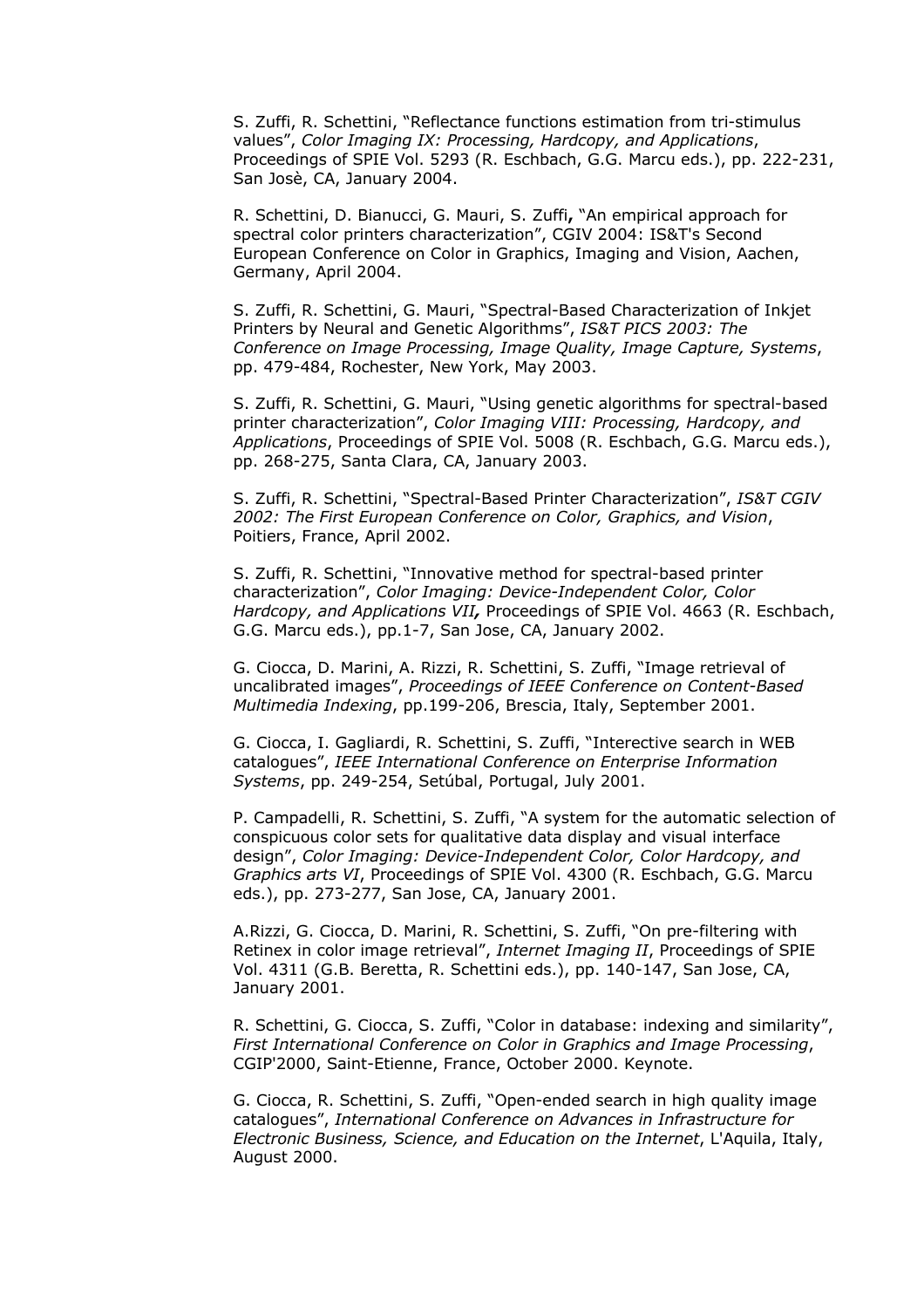P. De Sabbata, S. Zuffi, A.I. Correia, G. Benatti, S. Fantin, "ISHTAR: an architecture for a high quality electronic catalogue on Internet", *Internet Imaging Conference*, Proc. of SPIE vol. 3964, San Jose, CA, January 2000.

S. Fantozzi, S. Zuffi, A. Leardini, F. Catani and A. Cappello, "Validation of a novel technique for the reconstruction of total knee replacement kinematics", *European Medical and Biological Engineering Conference EMBEC'99*, Vienna, Austria, November 1999.

S. Zuffi, S., Leardini, A., Catani, F, Fantozzi, S and Cappello, A "A Model Based Method for the Reconstruction of Total Knee Replacement Kinematics", 4th *International Symposium on Computer Methods in Biomechanics and Biomedical Engineering*, Lisbon, Portugal, October 1999.

A.Della Ventura, R. Schettini, S. Zuffi, "Color management and reproduction in applications regarding cultural artifacts", 2<sup>nd</sup> International Congress on "*Science and technology for the safeguard of cultural heritage in the Mediterranean basin*", Paris, France, July 1999.

S.Zuffi, A.Leardini, A.Cappello, F.Catani, S.Fantozzi, S. Giannini, "In-vivo TKR Kinematics using Sagittal Fluoroscopy", *Conference of the European Orthopaedic Research Society*, Bruxelles, June 1999.

M. Piccardi, T. Salmon Cinotti, S. Zuffi, "A preliminary performance evaluation of the Quadrics architecture with the DARPA Image Understanding benchmark", Proc. HPCN 95 - *Int. Conf. on High Performance Computing and Networking*, Milano, Italy, May 1995: *Lecture Notes in Computer Science* v. 919, Springer-Verlag, Berlin, 1995.

# **International Journals**

S. Zuffi, R. Eschbach, C. Brambilla, A. Rizzi, "Comparing Image Preference in Controlled and Uncontrolled Viewing Conditions", Journal of Electronic Imaging, No. 19, 2010.

S.Zuffi, S. Santini, R. Schettini, "From Color Sensor Space to Feasible Reflectance Spectra", IEEE Transactions on Signal Processing, Vol. 56, No. 2, pp.518–531, 2008.

R. Schettini, S. Zuffi, "A Computational Strategy Exploiting Genetic Algorithms to Recover Color Surface Reflectance Functions", Neural Computing & Applications, Vol. 16, No.1, pp. 69-79, 2007.

S. Zuffi, S. Santini, R. Schettini, "Accounting for Inks Interaction in the Yule Nielsen Spectral Neugebauer Model", Journal of Imaging Science and Technology, Vol. 50, No.1, pp. 35-44, 2006.

S. Zuffi, R. Schettini, G. Mauri, "Spectral-based printer modeling and characterization", Journal of Electronic Imaging*,* Vol. 14, No.2, 2005.